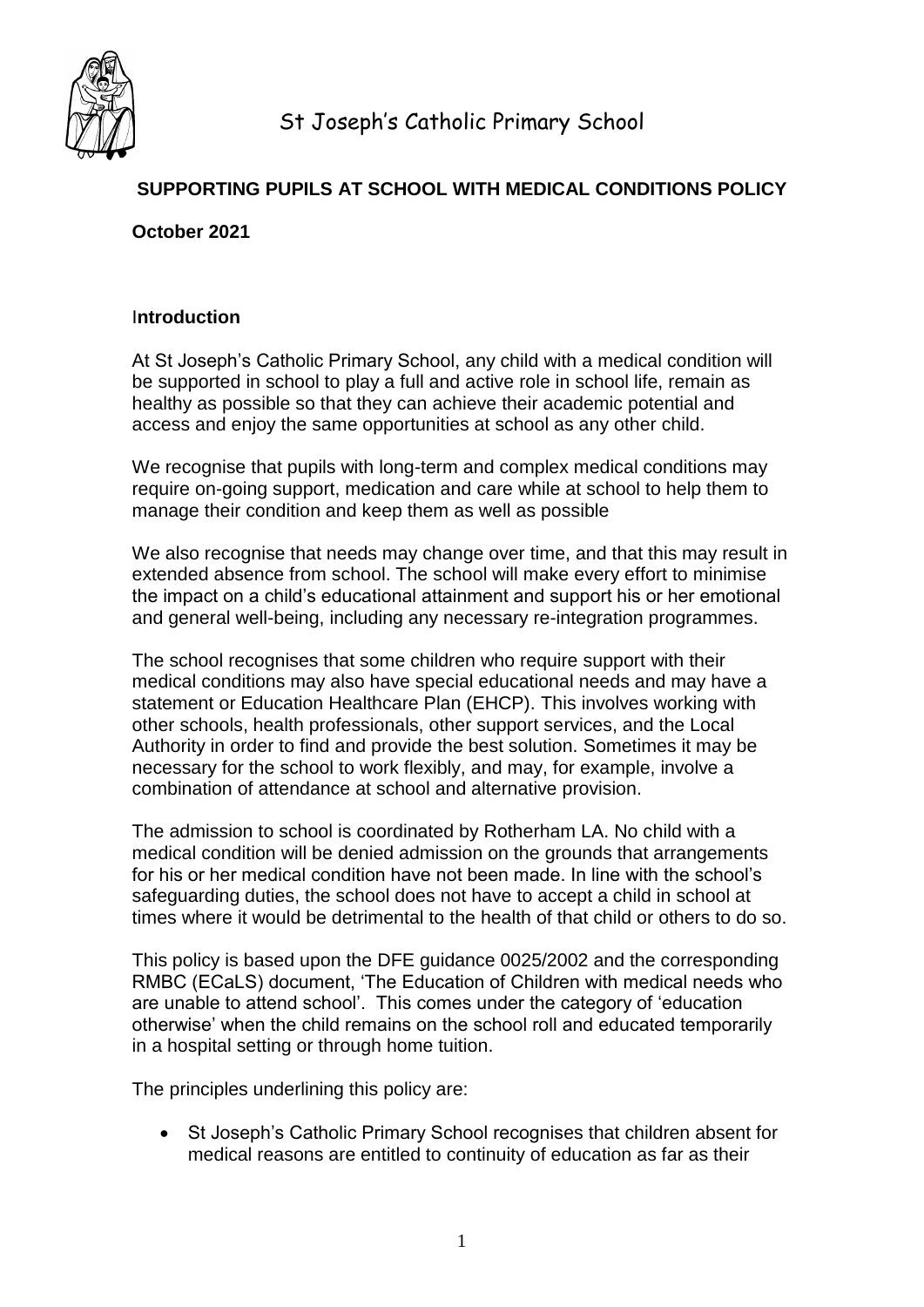condition permits and acknowledges that it has a central role to play in securing and ensuring the continuity of education.

• The education provided shall be of a high quality and as broad and balanced as possible such that reintegration is achieved as smoothly as possible.

## **School's Responsibility**

- Where a child is absent from school for medical reasons, school will provide education tasks and resources for use a home when the child is well enough to engage in education.
- Where an absence is known to be more than 15 days or exceeds 15 days, then home tuition should be offered to the child. This may be provided through school's resources or via Rotherham HTHTS. There is no charge for this service, but should home tuition exceed 6 months then a charge may be made to the home school.
- Referral to HTHTS for home tuition can be made by telephone or email (details are at the end of the policy). Medical evidence will be required and should be attached, if possible, at this stage.
- Where a child is admitted to hospital, school will liaise with the teaching service to inform them of the curriculum areas the pupils should be covering during their absence.
- Where possible, school will plan the educational programme of the pupil with the service provider, taking account (as appropriate) of the medical condition, treatment, effects of medication, therapeutic programmes provided and the duration of absence from school.
- School will prioritise the release of a relevant member of staff to attend review meetings and case conference, as required.
- School will aim to ensure maximum continuity of education for the pupil by providing
	- o Medium Term Planning
	- o Programmes of study/schemes of work
	- o Appropriate resources
	- o Information relating to the pupil's ability. Progress to date. Assessment data, SATs results, and special educational needs
- School will arrange for pupils to be entered for examinations and liaise with the examination boards to ensure that any special arrangements regarding the pupil's medical needs or alternative location for examination are negotiated. This may include examinations in the hospital schools.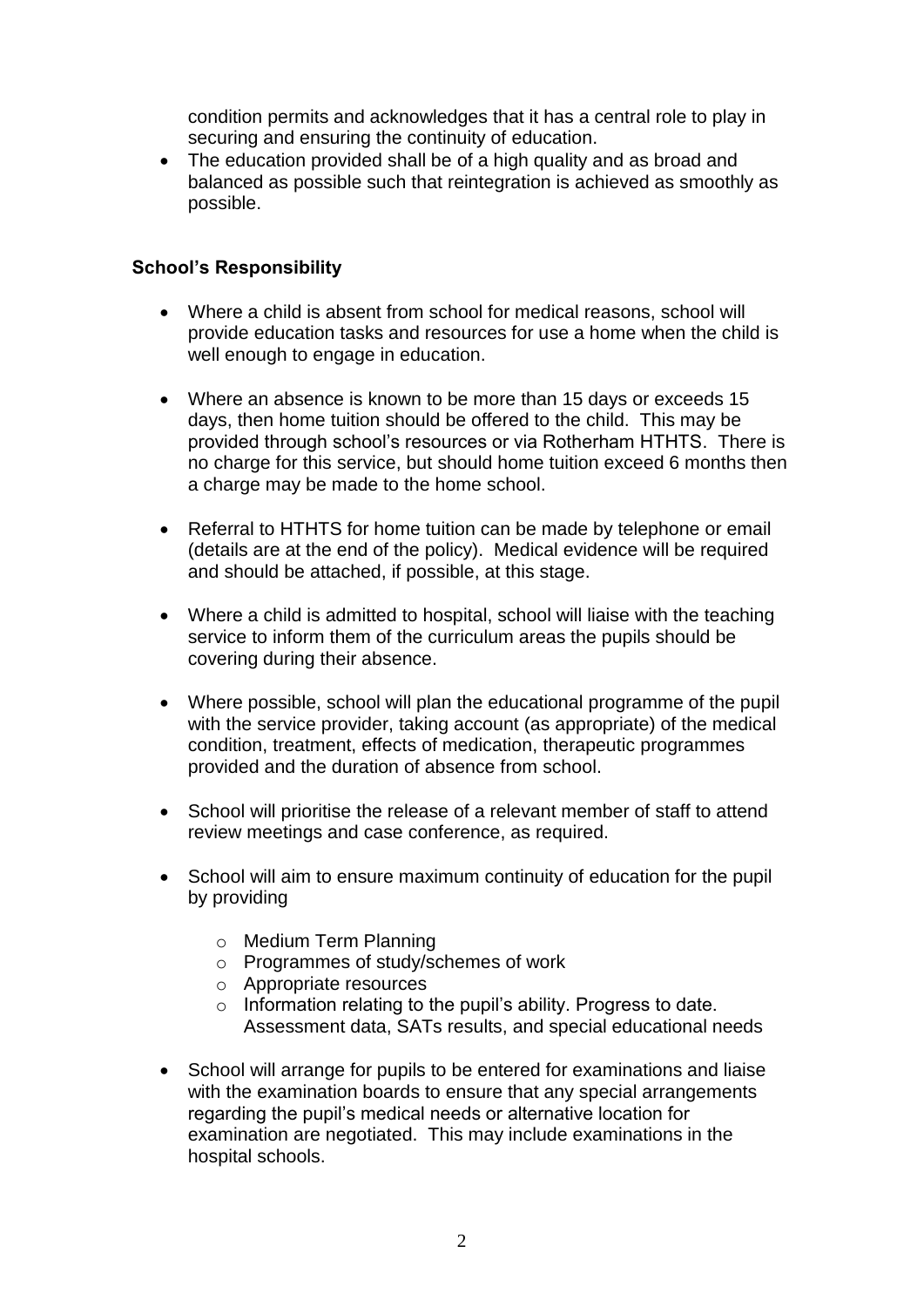- Where practicable, school will host review meetings as the pupils remains on the school roll and is ultimately school's responsibility.
- Where pupils are recurrent admissions or have a planned admission to hospital, the school will aim to provide a pack of work for pupils to bring into hospital with them.
- School and the education provider will work together to ensure that pupils receive the best possible breadth and quality of educational opportunities.
- Where possible, school will provide rooms and resources, e.g. ICT resources for home tuition
- School will foster communication and the sharing of best practice between teaching staff in school and the staff providing education otherwise.

## **Reintegration into School**

- School will work with providers of education, doctors, educational psychologists, and personal advisers, indeed all relevant professionals to plan a gradual and sensitively orchestrated reintegration into school. Pupils and parents should be consulted, and their wishes and concerns taken into account.
- School will ensure that the pupils and staff in the school who have maintained contact with the pupil who has been absent to play a significant role in helping the pupil to settle back into school
- School will accept part-time attendance where pupils are medically unable to cope with a full day until the pupil is able to attend for full school days.
- The school will make arrangements for pupils with mobility problems to return to school, taking account of health and safety issues, organising risk assessment and seeking advice on lifting and handling procedures where necessary. The impact on staff will be taken into account and additional support may be required.
- Once school is aware of a child returning, school will plan the reintegration and resolve any access problems prior to the planned start date.
- Throughout the absence, school will maintain contact with both parents/carers and the pupil. This will include invitations to events and productions at the school as well as regular communications via letters and newsletter or email.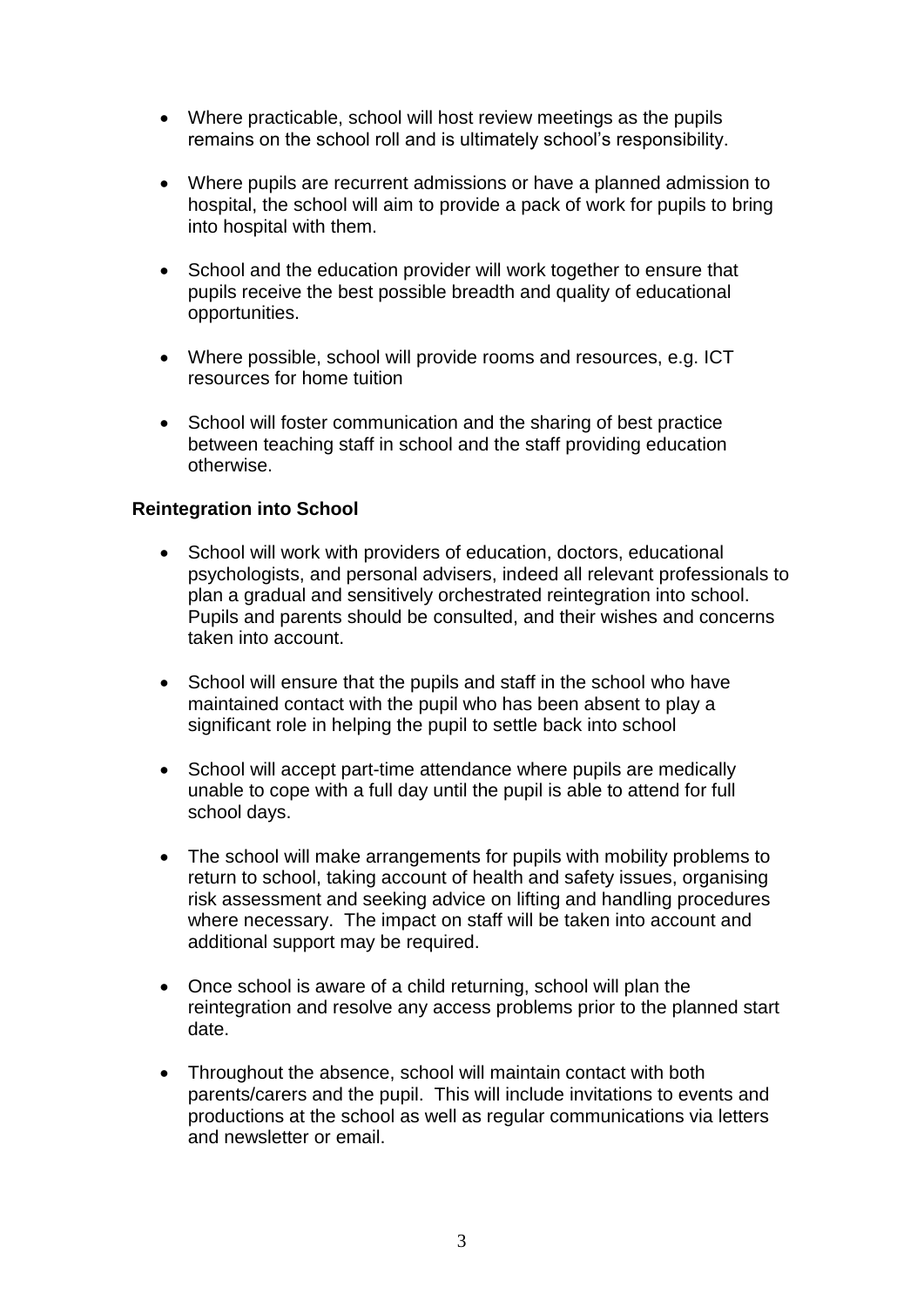- Both schools and the education providers will support and advise pupils and their parents/carers, as appropriate, during the absence.
- School should expect to receive regular reports and assessments of pupil progress from the service provider during the pupil's absence and a folder of work on return to school.
- The Head teacher, usually through the liaison member of staff, will ensure that all relevant staff are aware of a pupil's absence and of their responsibility towards maintaining continuity of education for the child.
- The Head teacher will report to Governors on the educational provision which has been made for pupils absent for medical reasons

### **Roles and responsibilities**

Supporting a child with a medical condition during school hours is not the sole responsibility of one person. The school will work collaboratively; both with staff within the organisation and with outside agencies, as the circumstances of each child dictate.

## **Governing Body**

The Governing Body will ensure that pupils in school with medical conditions are supported. It will ensure that a policy is developed, implemented and monitored. The Governing Body will ensure that staff receive suitable training and that they are competent before they take on the responsibility to support children with medical conditions.

### **Head teacher**

The Head teacher will:

- Ensure that the Supporting Pupils with Medical Conditions Policy is developed and effectively implemented with partners, and that all staff are aware of the policy and that they understand their role in implementing the policy.
- Ensure that all relevant staff are aware of a child's condition.
- Ensure that sufficient trained numbers of staff are available to implement the policy and to deliver against all the individual healthcare plans, including in contingency and emergency situations.
- Have overall responsibility for the development of individual healthcare plans.
- Ensure that all staff are appropriately insured to support pupils in this way.
- Liaise with the school nurse in respect of a child who has a medical condition, including in cases where the situation has not yet been brought to the attention of the school nursing service.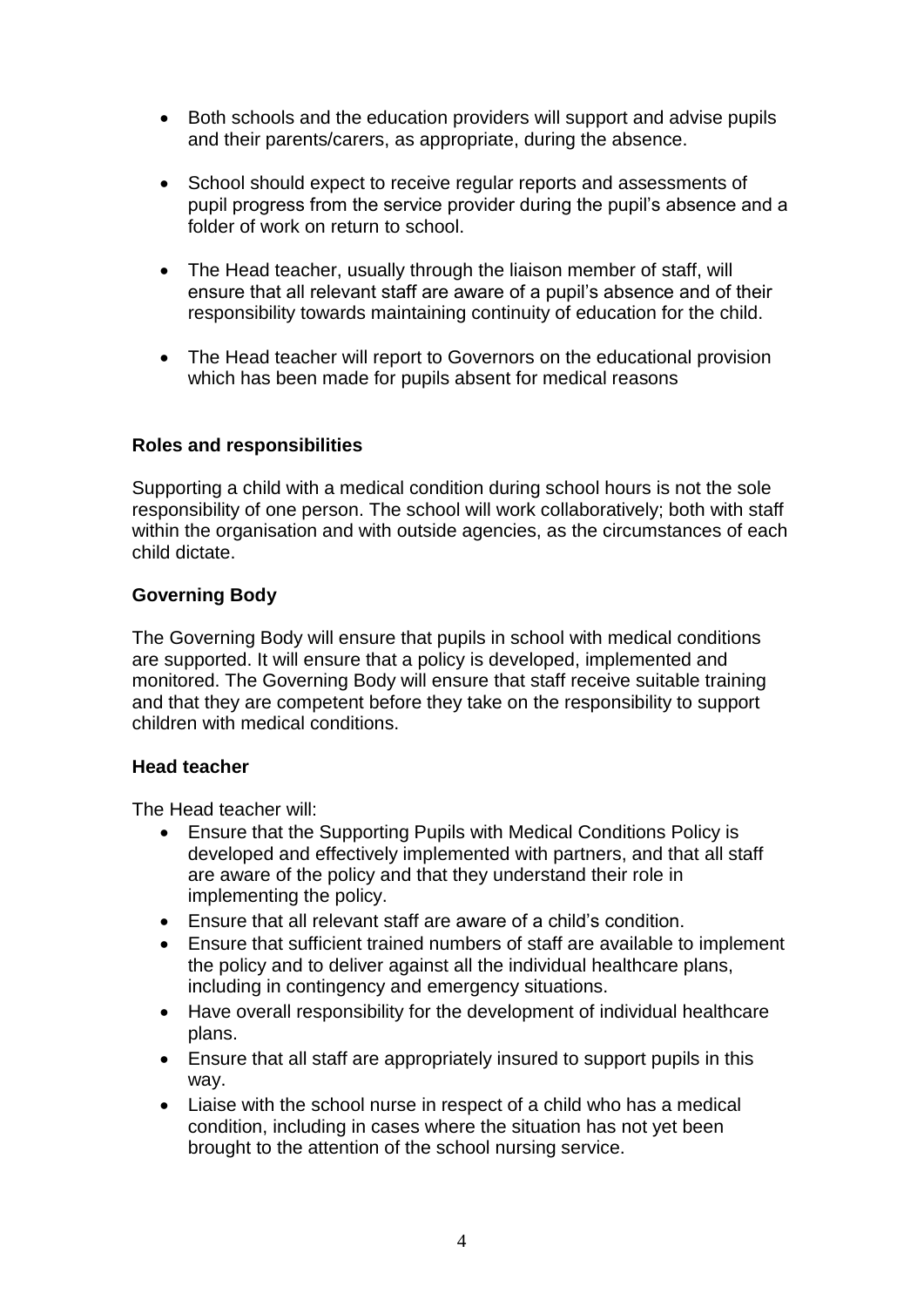## **School Staff**

Any member of the school staff may be asked to provide support to pupils with medical conditions, including the administration of medicines, although they cannot be required to do so. Although administering medicines is not part of a teachers' professional duties, they should take into account the needs of pupils with medical conditions they teach. Any member of school staff should know what to do and respond accordingly when they become aware that a pupil with a medical condition needs help.

### **Pupils**

Pupils with medical conditions may be best placed to provide information about how their condition affects them. They should be involved in discussions about their medical support needs and contribute as much as possible to the development of and comply with their individual healthcare plan. Other children will often be sensitive to the needs of those with medical conditions.

### **Parents and carers**

Parents should provide the school with sufficient and up-to-date information about their child's medical needs. At St Joseph's Catholic Primary School, parents are seen as key partners and they will be involved in the development and review of their child's individual healthcare plan. Parents should carry out the action they have agreed to as part of its implementation, e.g. Provide medicines and equipment and ensure they or another nominated adult are contactable at all times.

### **Local Authority**

The Local Authority has a duty to commission a school nurse service to the school. It is expected that the Local Authority will provide support, advice and guidance, including suitable training for school staff.

## **Staff training and support**

Training needs for staff will be assessed by looking at the current and anticipated needs of pupils.

The Supporting Pupils with Medical Conditions Policy will be subject to whole staff consultation as part of the draft, and subsequent reviews. All members of staff will be informed of it and it will be included in the induction arrangements for new staff to the school.

## **Educational visits and sporting activities**

The school will consider how a child's medical condition will impact on their participation. We will encourage all children to participate unless a health professional states that it is not possible.